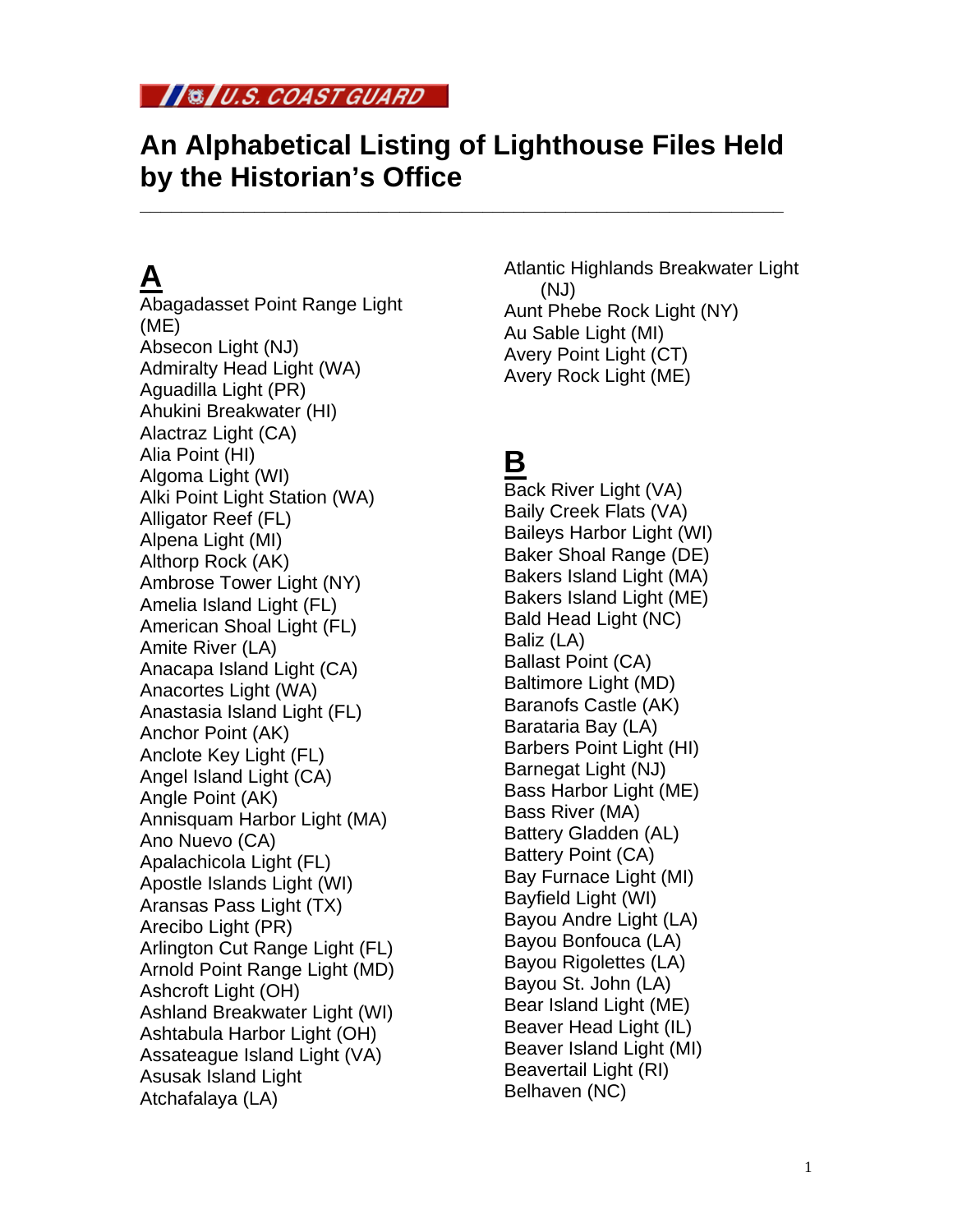Belle Isle Light (MI) Bellevue Range Rear Light (DE) Bells Rock Light (VA) Bergen Point Light (NJ) Big Bay Point Light (MI) Big Sable Light (MI) Billingsgate Light (MA) Biloxi Light (MS) Bird Island Light (MA) Bishop & Clerks Light (MA) Black Rock Light (RI) Blakistone Island Light (MD) Bligh Reef Light (AK) Block Island Light (RI) Block Island North Light (RI) Block Island Southeast Light (RI) Bloody Point Bar Light (MD) Bloody Point Range Light (SC) Blue Hill Bay Light (ME) Bluff Point Light (NY) Bluff Shoal Light (NC) Boca Grande Rear Range (FL) Bodie Island (NC) Bois Blanc Light (MI) Boliver Point Light (TX) Bodkin Rock Light (CT) Bonfouca Light (LA) Boon Island (ME) Boothbay Harbor (ME) Borden Flats Light (MA) Boston Light (MA) Braddock Point Light (NY) Brandywine Shoal Light (DE) Brant Island Shoal Light (NC) Brant Point Light (MA) Brazos River (TX) Brazos Santiago Light (TX) Breakers Point Light (HI) Brenton Reef Offshore Light (RI) Brewerton Channel Range Light (VA) Bridgeport Breakwater Light (CT) Bridgeport Harbor Light (CT) Bristol Ferry Light (RI) Browns Head Light (ME) Browns Head Light (ME) Bryant Point Light (MA) Buck Island Light (VI)

Buffalo Light (NY) Bullocks Point Light (RI) Burlington Bank (NJ) Burlington Light (VT) Burnt Coat Harbor Light (ME) Burnt Island Light (ME) Burrows Island Light (WA) Busby Island Light (AK) Butler Flats Light (MA) Buzzards Bay Light (MA)

# **C**

Cabeza de San Juan (PR) Cabo Rojo (PR) Cabo San Juan (PR) Cabras Island Light (PR) Calcasieu River (LA) Calumet Harbor (IL) Cana Island (WI) Canton Island Boat Channel Light (Kiribati) Canton Island (Phoenix Islands) Cape Ann (MA) Cape Arago Light (OR) Cape Blanco Light (OR) Cape Canaveral (FL) Cape Chacon (AK) Cape Cod Canal (MA) Cape Cod Light (MA) Cape Decision (AK) Cape Disappointment (WA) Cape Edgecombe (AK) Cape Elizabeth (ME) Cape Espenberg (AK) Cape Fear (NC) Cape Flattery (WA) Cape Florida (FL) Cape Hatteras (NC) Cape Hanamanioa (HI) Cape Henlopen (DE) Cape Henry (WA) Cape Hinchinbrook (AL) Cape Horn Lights (?) Cape Kumukahi (HI) Cape Lookout (NC) Cape Lynch Light (AK) Cape Mala (CZ)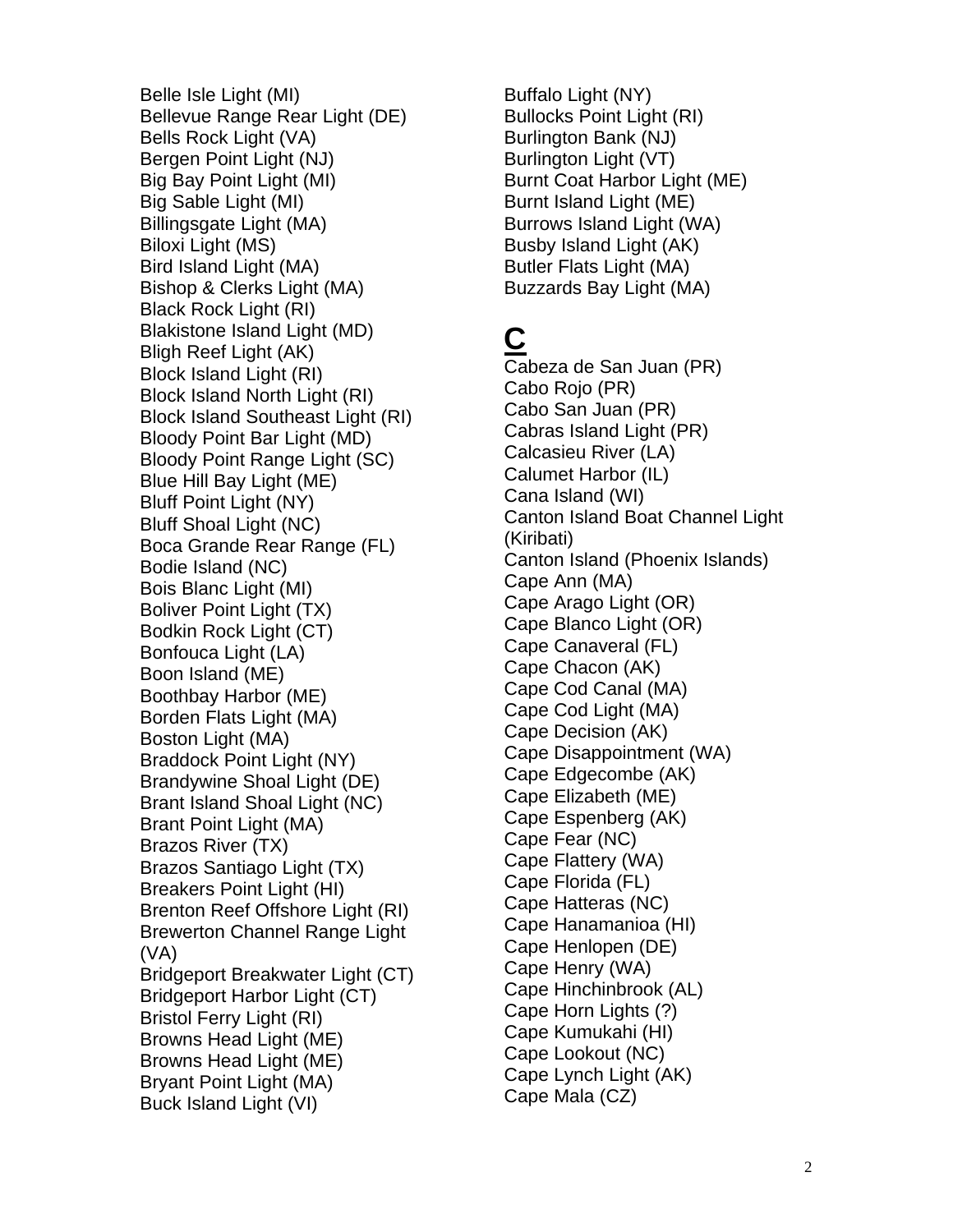Cape May (NJ) Cape Mendocino (CA) Cape Neddick (ME) Cape Meares (OR) Cape Pogue (MA) Cape Rojo (PR) Cape Romain (SC) Cape Romano (FL) Cape St. Elias (AK) Cape St. George (FL) Cape San Blas (FL) Cape San Juan (PR) Cape Sarichef (AK) Cape Spartel (Morocco) Cape Spencer (AK) Cape Vincent (NY) Cardona Island (PR) Carleton Island (NY) Carquinez Strait (CA) Carrabelle (FL) Carysfort Reef (FL) Castle Hill (RI) Castle Rocks (MA) Cat Island (MS) Cattle Point (WA) Cedar Keys (FL) Cedar Point (MI) Chambers Island (WI) Chandeleur (LA) Channel Island Light (?) Chapel Hill (NJ) Chapin Island Range (AK) Charleston (SC) Charlevoix (MI) Charlotte Amalie (VI) Charlotte Harbor (FL) Chatham Light (MA) Cheboygan River (MI) Chefuncte River (see Tchefuncte) Cherry Island (DE) Chesapeake (VA) Chesapeake & Delaware Canal (MD/DE) Chester Range (PA) Chetco River Light (OR) Chicago Harbor (IL) Choctaw Point (AL) Choptank River (MD)

Christiana North Jetty (DE) Clark's Point Light (MA) Cleveland (OH) Cleveland Ledge (OH) Clinton River (MI) Clopper's Bar (TX) Cobb Point Bar (MD) Cockspur Light (GA) Coconut Point (HI) Cohansey (NJ) Colchester Reef (VT) Cold Spring Harbor (NY) Columbia River Lights (OR) Colvos Passage (WA) Coney Island (NY) Conanicut (RI) Concord Point (MD) Conimicut (RI) Conover (NJ) Conneaut (OH) Coos Bay (OR) Copper Harbor (MI) Coquille (OR) Corpus Christi (TX) Cosgrove Shoal Light (FL) Cottonwood Island (OR) Courthouse Point (MD) Cove Point (MD) Coxsackie (NY) Crabtree Ledge (ME) Craighill Channel (MD) Cranberry Island (NS) Craney Island (VA) Crescent City (CA) Crisp Point (MI) Croatan Shoal (NC) Crooked River (FL) Cross Ledge Light (NJ) Cubits Gap (LA) Cuckolds Light (ME) Culebrita Island (PR) Cumberland Head (NY) Currituck Beach (NC) Curtis Island (ME) Cuttyhunk (MA)

#### **D**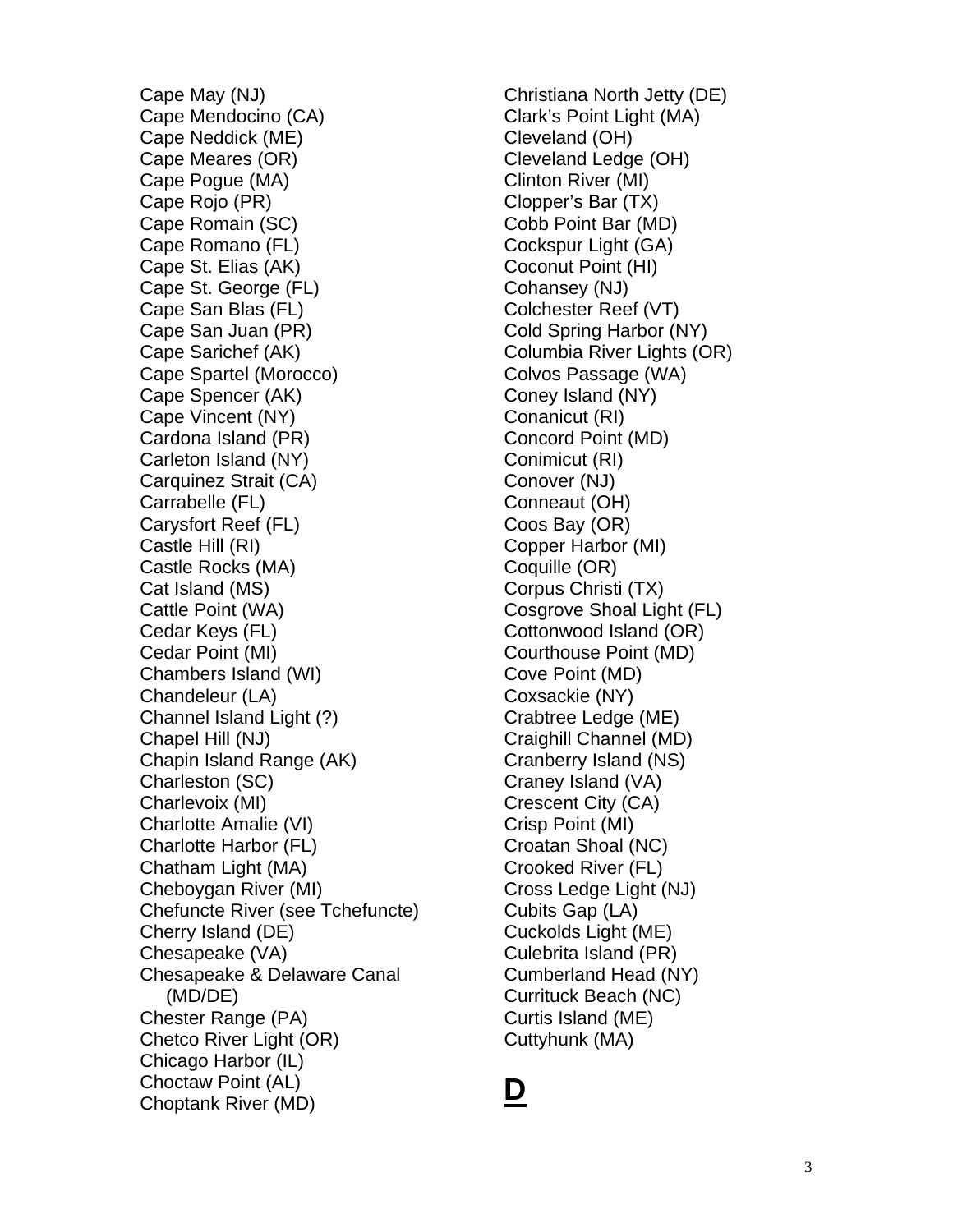Dames Point (FL) Danskammar (NY) Daufuskie Island (SC) Deepwater Point Range (NJ) Deepwater Shoals (VA) Deer Island (MA) Deer Island Thorofare (ME) Delaware Breakwater (DE) Delaware Breakwater Front Range (DE) Derby Wharf (MA) Desdemona Sands (OR) Destruction Island (WA) DeTour Reef (MI) Detroit River (MI) Devil's Island (WI) Dewey Rocks Light (AK) Diamond Head (HI) Diamond Island Ledge Light (ME) Diamond Shoal (NC) Dice Head (ME) Dofflemeyer Point (WA) Dog Island (FL) Doubling Point (ME) Drum Point (MD) Drummond Island (MI) Dry Spruce Island Rock (AK) Dry Tortugas (FL) Duck Island Range (MI) Duck Point Light (?) Duluth Northern Pier Light (MN) Duluth Southern Breakwater (MN) Dumpling Rock (MA) Dunkirk (NY) Dunlap Reef N.W. End Light (WI) Dutch Island (RI) Duxbury Pier (MA)

#### **E**

Eagle Bluff (WI) Eagle Harbor (MI) Eagle Island (ME) East Brother Island (CA) East Charity Shoal (NY) East Chop (MA) East Chugach (AK) East Foreland (AK)

East Pascagoula (MS) East Rigolets (LA) East & West Shoal (TX) Eastern Entrance (MA) Eastern Point (MA) Eaton's Neck (NY) Eddystone (England) Edgartown (MA) Ediz Hook (WA) Egg Island (NJ) Egg Rock (ME) Egg Rock (MA) Egmont Key (FL) Elbow of Cross Ledge (NJ) Eldred Rock (AK) Elizabeth Island (Bahamas) Elfin Cove (AK) Ellis Island (NY) Elm Tree Range (NY) Emms Rock (ME) Enderbury Island (South Pacific) Erie Point (PA) Escanaba (MI) Esopus Meadow (MA) Eureka Pass Daybeacon (AK) Execution Rocks (NY)

### **F**

Fair Haven (NY) Fairhaven Bridge (MA) Fairport (OH) Fairway Island (AK) Falmouth Inner Harbor (MA) False Point Daybeacon (?) Farallon (CA) Farmers Ridges Range (MI) Father Point (CA) Faulkner's Island (CT) Fenwick Island (DE) Finns Point (PA) Fire Island (NY) Fisherman's Point (Cuba) Fisher's Island (CT) Fishing Battery (MD) Five Fingers (AK) Five Mile Island Light (CT) Flag Island (MN)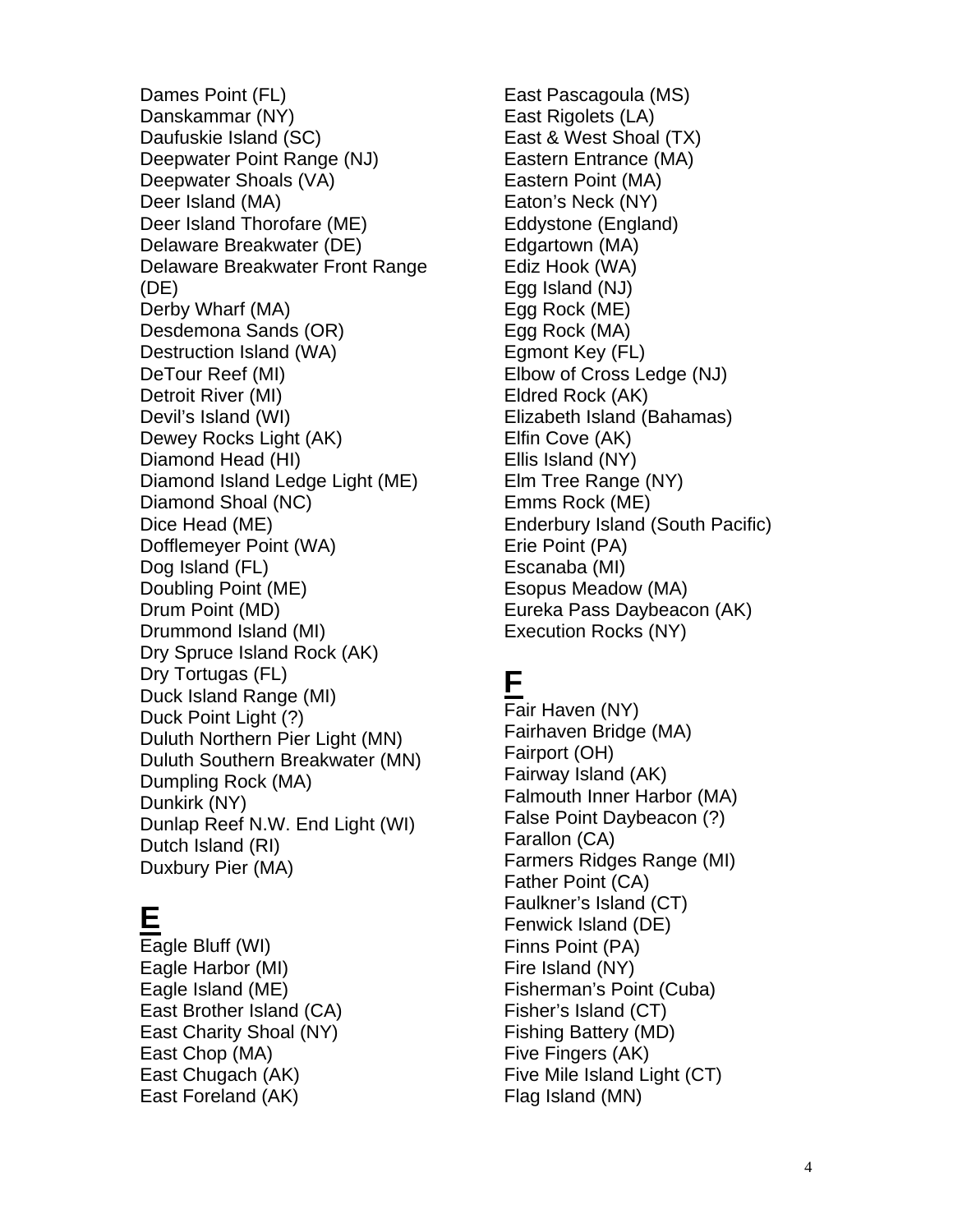Fleets Bay Light (VA) Fletcher's Neck (ME) Foot Bank (?) Foreign Light Stations Foremost Rock Daybeacon (?) Fort Adams (RI) Fort Barrancas (FL) Fort Carroll (MD) Fort Delaware (DE) Fort Foote Wharf (MD) Fort Gratiot (WI) Fort Jackson Range (GA) Fort Jefferson (FL) Fort Lafayette (NY) Fort Louisa Augusta (VI) Fort McCree (FL) For Mifflin (PA) Fort Niagara (NY) Fort Point (CA) Fort Point (ME) Fort Point (TX) Fort Pickering (MA) Fort Ripley Shoal (SC) Fort Scammel Point (ME) Fort Sumter (SC) Fort Tompkins (NY) Fort Wadsworth (NY) Fort Washington (NY) Fort Wood (CT) Found Island Rock Daybeacon (?) Four Mile Crib (IL) Fourteen Foot Bank (DE) Fourteen Foot Shoal (MI) Fourteen Mile Point (MI) Forty Mile Point (MI) Fox Island (CAN) Fox River (WI) Fowey Rocks (FL) Frankfort Pierhead (MI) Franklin Island (ME) Franks Island (LA) Fransen Island Range (MN) Frechette Point (MI) Frederiksted (VI) Frost's Point (NH) Frying Pan Island (MI) Frying Pan Shoals (NC)

### **G**

Galloo Island (NY) Gallups Island (MA) Galveston (TX) Gambier Bay Entrance Light (AK) Garden Key (FL) Gary (IN) Gasparilla (FL) Gaspee Point (RI) Gastineau Channel Light (AK) Gay Head (MA) General History Genesee (NY) George Island (?) Georgetown (SC) Gloucester Base (NJ) Gloucester Breakwater (MA) Glymont (MD) Goat Island (ME) Golovin Bay Light (AK) Goose Rocks (ME) Gould Island (RI) Governors Island (NY) Grand Haven (MI) Grand Island Light Station (LA) Grand Island Harbor (MI) Grand Marais (MN) Grand Traverse (MI) Granite Island (MI) Grant's Pass (AL) Grassy Hammock (CT) Grassy Island (WI) Grassy Island Ledge (WI) Gravelly Shoals (MI) Graves Ledge (ME) Graves Ledge (MA) Gray's Harbor (WA) Gray's Reef (MI) Great Aquavitae (MA) Great Beds (NJ) Great Captain's Island (NY) Great Duck Island (ME) Great Harbor (MA) Great Point (MA) Great Salt Pond (RI) Great Shoals (MD) Great Wicomico (VA)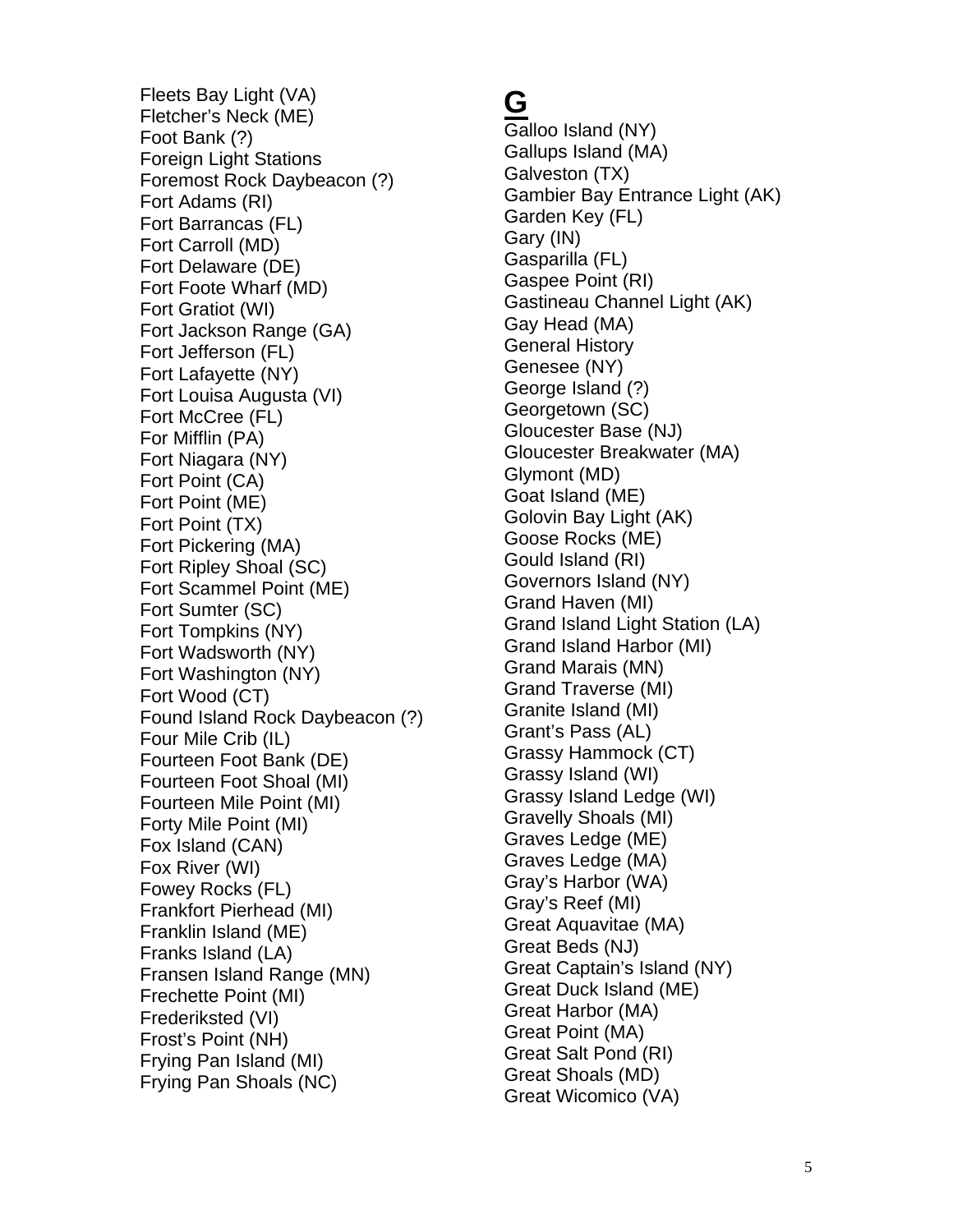Green Bay (WI) Green Island (OH) Green Island (WI) Greenbury Point (MD) Greens Ledge (CT) Grindle Point (MD) Grosse Isle (MI) Grosse Point (IL) Guanica (PR) Guantanamo (Cuba) Guard Island (AK) Gull Island (MI) Gull Island Rock (MI) Gull Rocks (RI) Gustavus Light (AK)

# **H**

Haig Point (SC) Halfmoon Bay (CA) Halfmoon Reef (TX) Halfmoon Shoal (TX) Halfway Rock (ME) Hamilton Island (CAN) Hams Bluff (VI) Hanamaioa (HI) Hanapepe (HI) Hanus Reef (AK) Harbor Beach (MI) Harbor Island (NC) Harbor of Refuge (DE) Hart's Landing (MI) Havre de Grace Light (MD) Hawk Inlet East Shoal (AK) Hawea Point (HI) Head of the Passes (LA) Heceta Head (OR) Helm Bay (AK) Hendricks Head (ME) Hereford Inlet (NJ) Heron Neck (ME) Hermanos Island Rear Daybeacon (AK) High Island Light (TX) Highwater Rock Daybeacon (AK) Hillsboro Inlet (FL) Hive Island (AK) Hog Island (MA)

Hog Rock Light (AK) Holland Harbor (MI) Holland Island Bar (MD) Holmes Hale (MA) Honolulu Harbor (HI) Honolulu Channel Light (HI) Hooper Island (MD) Hooper Strait (MD) Horn Island (MS) Horseshoe Range (PA) Horseshoe Reef (NY) Horton's Point (NY) Hospital Point (MA) Hot Island Light (?) Housatonic River (CT) Houston Ship Channel (TX) Howland Island (Pacific) Hudson City (NY) Humboldt Bar (CA) Hunter Bay Daybeacon (WA) Hunting Island (SC) Huron Harbor (OH) Huron Island (MI) Hyannis Range (MA)

# **I**

Icy Passage Light (AK) Ida Lewis Rock (RI) Ilkognak Rock Light (AK) Indian Island (ME) Indian Point Range (MI) Indiana Harbor East Breakwater (IN) Indiana Waterway Light No. 49 (NC) Inner Point Light (AK) Ipswich Range (MA) Isla Caja de Muertos (PR) Isla Cardona (PR) Isle au Haute (ME) Isle aux Galets (MI) Isle LaMotte (VT) Isle of Shoals (NH) Isle Royale (MI)

### **J**

James Island (MD) Jeffrey's Hook (NY)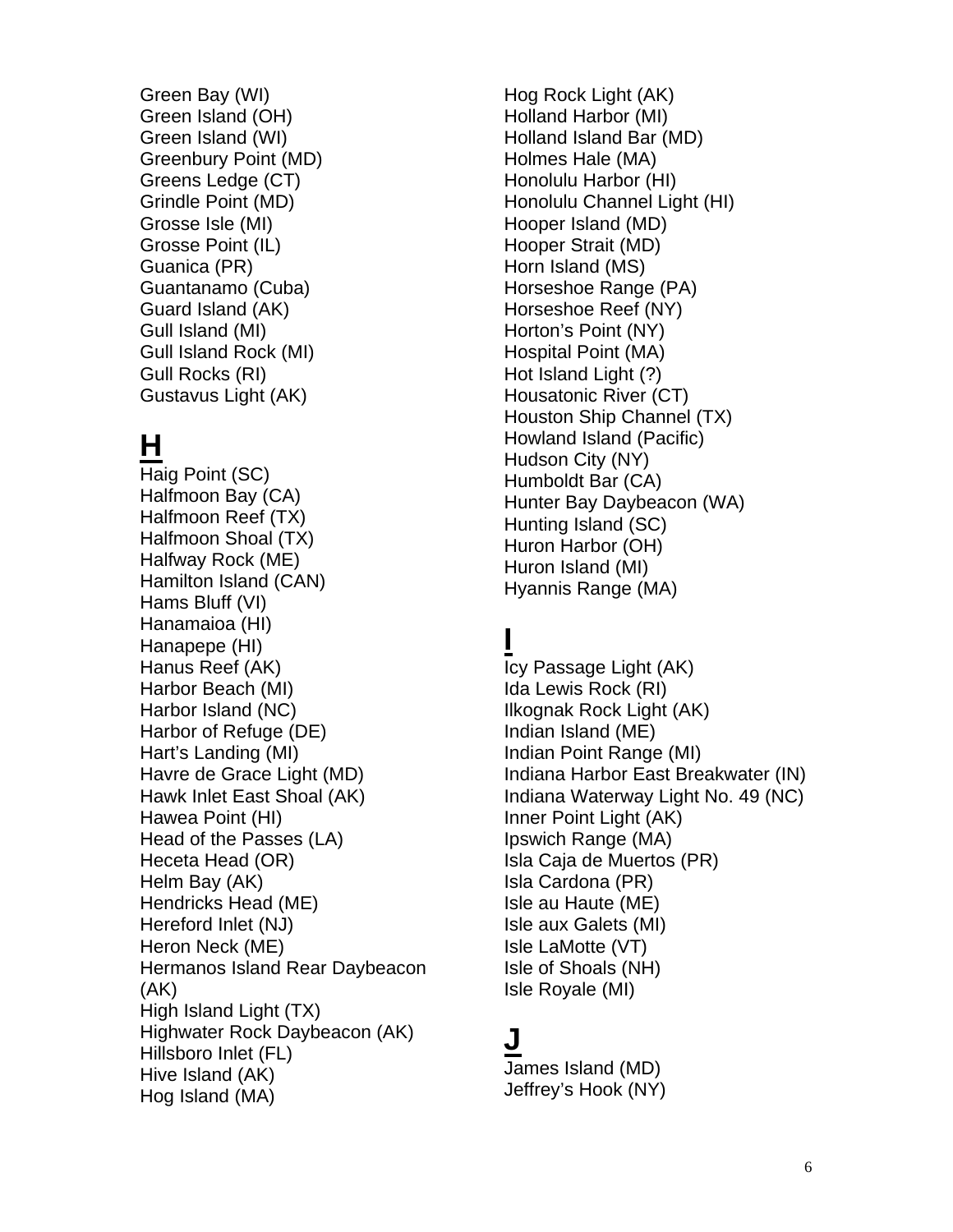Jobos Harbor (PR) Johnson Point (WA) Jones Inlet (ME) Jones Point (VA) Jordan's Point (VA) Juniper Island Light (VT) Jupiter Inlet (FL)

# **K**

Kahoolawe Point (HI) Kaena Point (HI) Kahului Entrance Range (HI) Kailua (HI) Kalae (HI) Kalamazoo (MI) Kalaupapa (HI) Kalgin Island (AK) Karheen Passage Daybreak (AK) Kasnyku Harbor Daybeacon (AK) Kauhola Point (HI) Kauiki (HI) Kaula Rock (HI) Kaumalapau (HI) Kawaihae (HI) Kauna Point (HI) Keahole (HI) Keku Strait Daybeacon (AK) Kenosha (WI) Kennebec River (ME) Ketchikan-Thomas Basin (AK) Ketchikan Light (AK) Kewalo Basin (HI) Kewaunee Pierhead (WI) Keweenah Waterway (MI) Keweenaw Lower Entrance (MI) Key Reef Light (AK) Key West (FL) Khantaak Island (AK) Kilauea (HI) Killock Shoal (VA) Kingston Flats (NY) Kinkora (NJ) Klawak Island Light (AK) Klokachee Lamp (?) Kokole Point (HI) Kuhio Bay (HI) Kukuihaele (HI)

## **L**

La Pointe (WI) Lae o Ha Laau Point (HI) Lahaina (HI) Lake Borgne (MS) Lake Pontchartrain (LA) Lake St. Clair (MI) Lake St. George (FL) Lake Worth Inlet (FL) Lambert Point (VA) Lansing Shoal (MI) Larzatita Island Reef Light (AK) Latimer Reef (NY) Laupahoehoe Point (HI) Laurel Point (NC) Lauu Point (HI) Lazaretto Point (MD) Lehigh (NJ) Lehua Island (HI) Lewis Reef (AK) Libby Island (ME) Lime Kiln (WA) Lime Point (CA) Lincoln Rock (AK) Liston Range Rear (DE) Little Creek (?) Little Cumberland Island (GA) Little Gull Island (NY) Little Mark Island (ME) Little Rapids Cut (MI) Little River (ME) Little Sable (MI) Little Traverse (MI) Lloyd Harbor (NY) Long Beach (CA) Long Beach Bar (NY) Long Island Head (MA) Long Point (MA) Long Point (NC) Long Shoal (NC) Looe Key (FL) Lorain West (OH) Los Angeles (CA) Love Point (MD) Lovells Island (MA) Low Point (CAN)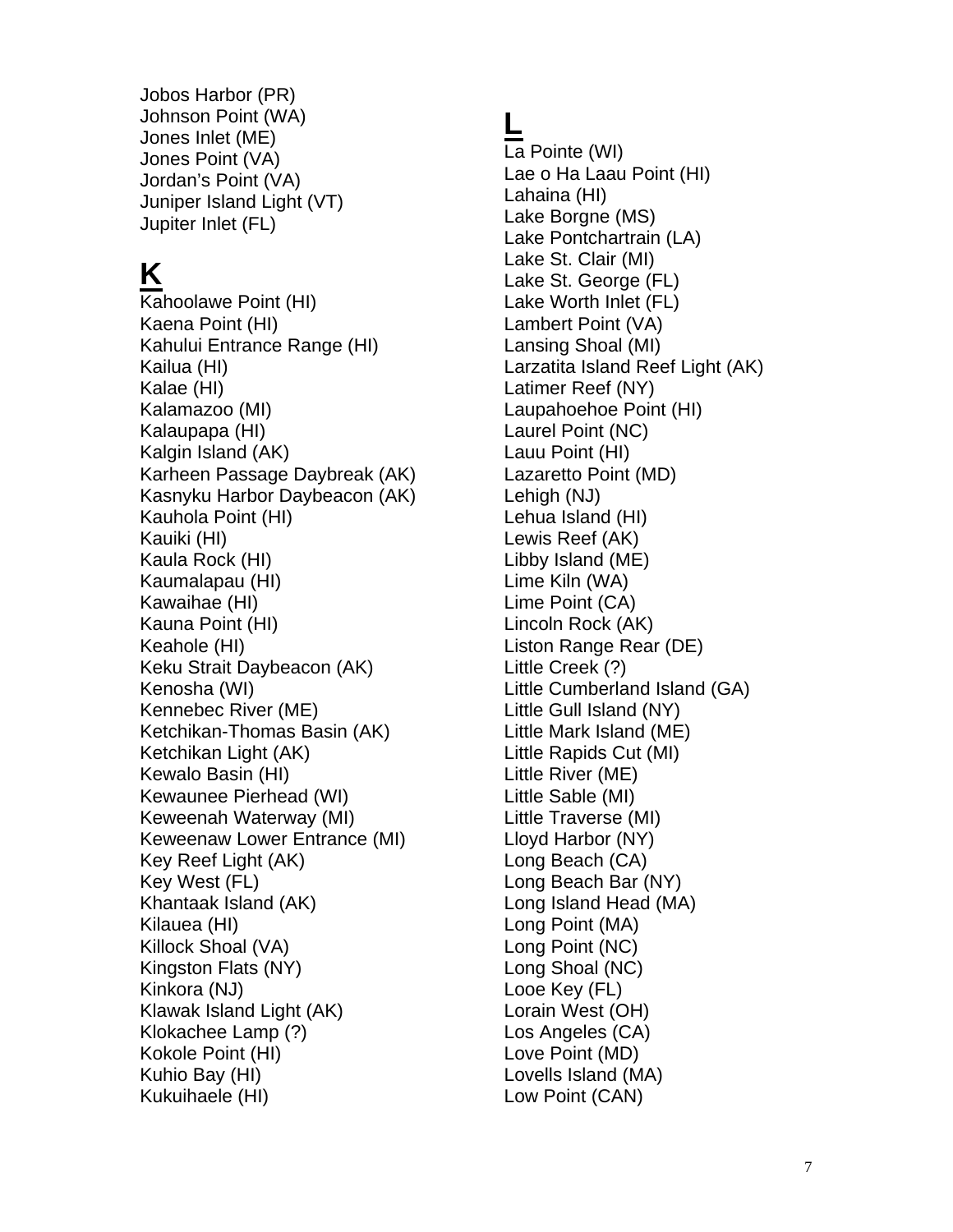Lower Cedar Point (MD) Lower Little Island (NY) Lower Range (MA) Lower Thoroughfare Range (MD) Lubec Channel (ME) Ludington (MI) Ludlam Beach (NJ) Lynde Point (CT) Lynn Harbor (MA)

# **M**

Machias Seal (CAN) Magothy River (MD) Mahon River (DE) Mahukona (HI) Makapuu Point (HI) Manana Island (ME) Manistee (MI) Manistee Pierhead (MI) Manistique (MI) Manitou (MI) Manitowoc (WI) Mantua Creek (NJ) Maplin Sand Light (England) Marblehead (OH) Marblehead (MA) Marcus Hook (DE) Mare Island (CA) Marine City Range Light (MI) Marquette Light (MI) Marquette Breakwater (MI) Mark Abbott Memorial Lighthouse (CA) Marrowstone Point (CT) Marshall Point Light (ME) Martin Reef (MI) Mary Island (AK) Maryland Point (MD) Matagorda Bay Light (TX) Mathias Point Shoal Light (VA) Matinicus Rock Light (ME) Mattituck (NY) Maumee Bay (OH) Maurice River (NJ) Maxfield Point (VT) Maxwell Point Light (SC) Mayo Beach (MA)

McClellan Rock Light (AK) McGregor Point Daybeacon (HI) McGulpins Point (MI) Meares Island (CAN) Mendenhall Bar (AK) Mendota Light (MI) Menominee Pierhead Light (WI) Merrill's Shell Bank (MS) Merrimac (WI) Metomkin Point (VA) Miah Maull Shoal Light (DE) Michigan City Light (IN) Michigan Island (WI) Middle Island (MI) Middle Neebish (MI) Midway Rock Light (CA) Mile Rocks Light (CA) Milolii (HI) Milwaukee Breakwater (WI) Milwaukee Pierhead (WI) Minneapolis Shoals (MI) Minor Island (WA) Minor Island/Tansy Point (WA) Minot's Ledge (MA) Mispillion River (DE) Mission Point (MI) Mississippi River Gulf Outlet (MS) Mite Head (?) Mitrofania Island (AK) Mobile Bay (AL) Mobile Point (AL) Molasses Reef (FL) Molokai (HI) Molokini Light (HI) Mona Island (PR) Monhegan Island (ME) Montreal River Light (MI) Monroe (MI) Monomoy Point Light (MA) Montauk Point (NY) Moos Head (OR) Moose Peak (ME) Meriches Light (NY) Morris Island (SC) Morro Bay (CA) Mosquito Bank Light (FL) Moss Landing (CA) Mount Desert Island Light (ME)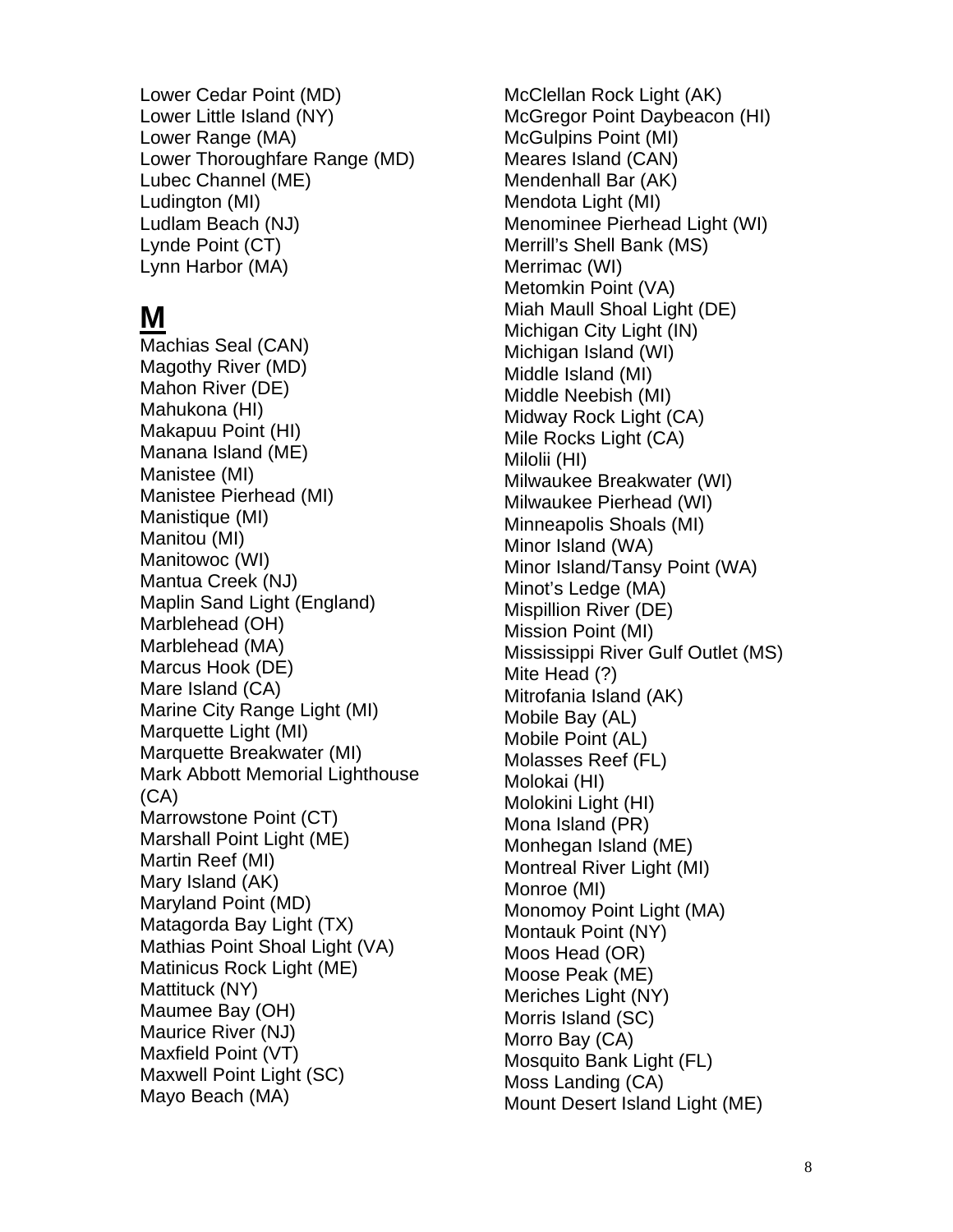Mud Island Rear Light (PA) Muertos Island (PR) Mukilteo Light (WA) Mule Rock (AK) Mulholland Point (CAN) Munising Range (MI) Murderkill River Range Front (DE) Murphy's Dock Light ( Muscle Bed Shoal (RI) Muskegon Pierhead Front (MI) Myhlen Feldt Point (VI) Matomkin Light (VA)

# **N**

Nakalele Point (HI) Nansemond River (VA) Nanticoke River (MD) Nantucket (MA) Napoopoo (HI) Narranguagus Bay (ME) Narrow Point (AK) Narrows Light (MA) Nash Island (ME) Natchez (MS) Nauset (MA) Navassa Island (Minor) Navesink (NJ) Nawilliwilli Harbor Light (HI) Nayat Point Light (RI) Neches River (TX) Ned Point (MA) Neuse River Light (NC) New Canal (LA) New Dorp (NY) New Dungeness (WA) New Haven (Outer Breakwater) (CT) New Haven Harbor (CT) New London Harbor (CT) New London Ledge (CT) New Point Comfort (VA) Newark Bay (NJ) Newbern Harbor (NC) Newbury Harbor (MA) Newburyport Harbor Range Light (MA) Newcastle Range (DE) Newport Beach (CA)

Newport Harbor (RI) Newport News (VA) Newport Wharf Light (VT) Niagara-on-the Lake (NY) Niblack Daybeach (AK) Nobska Point (MA) North Brother's Island (NY) North Dumpling Light (NY) Northeast Corner (?) North Head (WA) North Hook Fog Signal (NJ) North Inian Pass (AK) North Landing River Beacon (VA) North Manitou Shoal (MI) North Pier (PA) North Point (WI) North River Bar (NC) Northwest Passage (FL)

## **O**

Oak Island (NC) Oak Orchard (NY) Oakland Harbor (CA) Ocean Cape (AK) Ocracoke (NC) Old Field Point (NY) Old Mission Point (MI) Old Orchard Shoal (NY) Old Plantation Flats (VA) Old Point Comfort (VA) Old Reedy Island (DE) Old Sodus Point (MI) Ontonagon (MI) Oregon Inlet (NC) Orient Point Light (NY) Oswego Light (NY) Otstota Island (AK) Owls Head (ME) Outer Island Light (WI) Oyster Bayou (LA)

#### **P**

Pacific Reef Light (FL) Pages Rock (VA) Pago Pago (American Samoa) Palaoa Point (HI)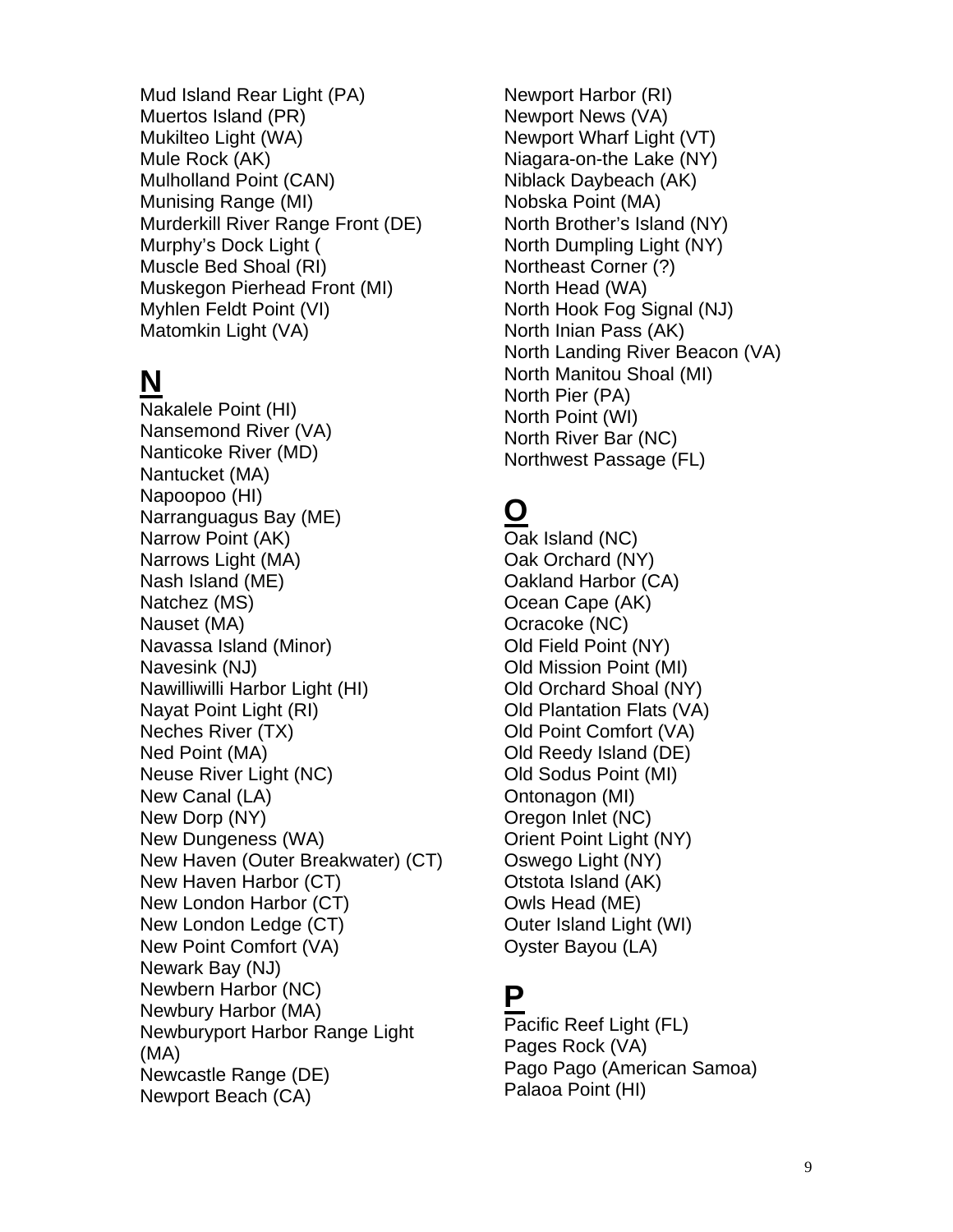Palmer Island (MA) Pamlico Point (NC) Pascagoula (MS) Pass a l'Outre (LA) Pass Christian Light (MS) Pass Manchac (LA) Passage Island (MI) Passaic Light (NJ) Pastol Bay (AK) Patos Light (WA) Paukaa Point (HI) Pauwela Point (HI) Paymyra Light (NJ) Pea Patch Island (DE) Peche Isle Range (MI) Pearse Canal (AK) Pearl River (LA) Peck's Ledge (CT) Peep Rock Light (AK) Pelican City (AK) Pelican Shoal (FL) Pemaquid (ME) Penfield Reef (CT) Peninsula Point (MI) Pensacola Light (FL) Pentwater Pierhead (MI) Pepeeko Point (HI) Perkins Island (ME) Perry Island Light (AK) Perry Memorial Light (OH) Petit Manan Light (ME) Pharos of Alexandria (Egypt) Piedras Blancas (CA) Pigeon Point (CA) Pillar Point (NZ) Pilot Island (WI) Piney Point (MD) Pipe Island (WI) Plattsburgh Beacon (NY) Plum Beach (RI) Plum Island (NY) Plum Island (WI) Plymouth Gurnet (MA) Poe Reef (MI) Point Adams (OR) Point Alexander Light (CAN) Point Allerton (CAN) Point Ancon Light (?)

Point Arden (AK) Point (Puenta) Arena (CA) Point Arguello (CA) Point Augusta (AK) Point au Fer (LA) Point Aux Barques (MI) Point Aux Herbes (LA) Point Aux Roches (NY) Point Baker (AK) Point Betsie (MI) Point Blunt (CA) Point Bonita (CA) Point (Puenta) Borinquen (PR) Point Cabrillo (CA) Point Colpoys Light (AK) Point Conception (CA) Point Defer (LA) Point Diablo (CA) Point Erie (PA) Point Fermin (CA) Point Figuras (PR) Point Gambier (?) Point Grenville (WA) Point Harris (CA) Point Hilda (AK) Point Hudson (WA) Point Hueneme (CA) Point Judith (RI) Point Jiguero (PR) Point Iroquois (MI) Point Light (?) Point Loma (CA) Point Lookout (MD) Point Montara (CA) Point Macartney (?) Point Mulas (PR) Point No Point (MD) Point No Point (WA) Point Orchard (WA) Point of Shoals (VA) Point Pigal (AK) Point Pinos (CA) Point Retreat (AK) Point Reyes (CA) Point Robinson (WA) Point Sal (CA) Point Tuna (PR) Point Sherman (AK)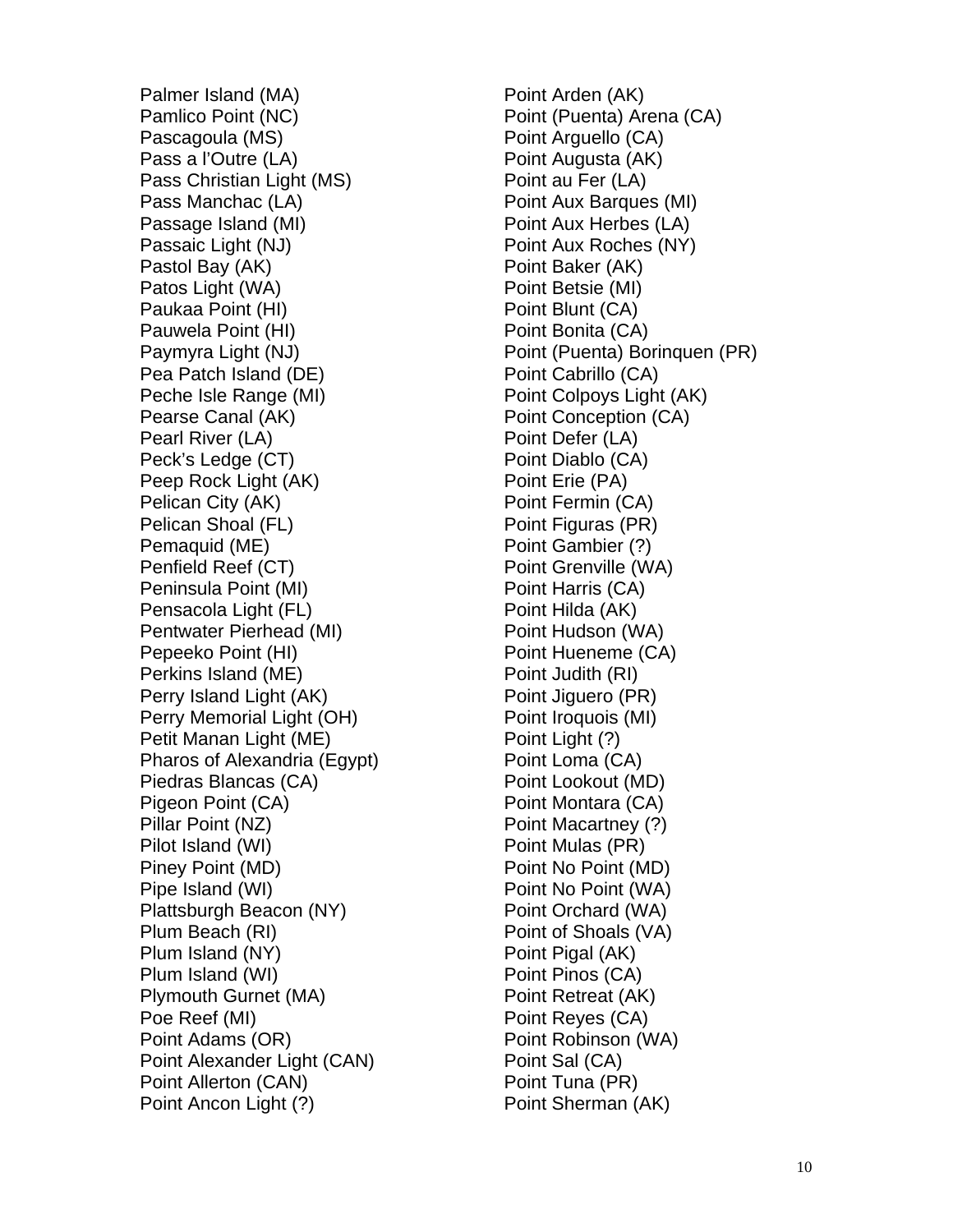Point Sur (CA) Point Vicente (CA) Point Wilson (WA) Pollock Rip Beacon (MA) Pombam Rocks (RI) Ponce de Leon (FL) Ponce Harbor Front Range (PR) Pond Island (ME) Pooles Island Bar (MD) Port Alexander Rear Range (AK) Port Austin Reef (MI) Port Canaveral (FL) Port Clinton (OH) Port Isabel (TX) Port Mansfield (TX) Port Ponce (PR) Port Pontchartrain (LA) Port Protection Light (AK) Port Sanilac (MI) Port San Juan (PR) Port Washington (WI) Portage River (MI) Portage Lake (MI) Portland Breakwater (ME) Portland Harbor (NY) Portland Head (ME) Portsmouth Harbor (NH) Port Tongass (AK) Pottawatomie (WI) Poverty Island (MI) Povoronti Island (AK) Presque Isle (ME) Presque Isle (PA) Presque Isle Harbor (ME) Priest Rock (WA) Proctorville (LA) Prospect Harbor (ME) Prudence Island Light (RI) Puerto Ferro (PR) Pulaski Shoal (FL) Pumpkin Island Light (ME) Pungoteague Light (VA) Punta Gorda (CA) Punta Del Ano Nuevo (CA) Pyramid Rock (HI)

### **Q**

Quinta Sueno (DR) Quoddy Head Light (MA)

# **R**

Race Point (MA) Race Rock (NY) Racine Breakwater (WI) Racine Reef (WI) Ragged Point (MD) Ram Island (DE) Ram Island Ledge (ME) Raritan Bay & River Lights (NJ) Raspberry Island (WI) Raspberry Strait (AK) Rawley Point Light (WI) Rebecca Shoal (FL) Red Fish Bar Cut Light (TX) Reedy Island Range (DE) Reef Island (?) Rice Point Light (CAN) Riverton Light (NJ) Roanoke Marshes (NC) Roanoke River (NC) Robbins Reef (NJ) Rock Harbor (MI) Rock of Ages (MI) Rockaway Point Breakwater (NY) Rockland Breakwater (ME) Rocky Island (CA) Rocky Point (CAN) Roe Island (CA) Romer Shoals (NJ) Rondout Creek (NY) Roosevelt Inlet Range (DE) Rose Island (RI) Rouleau Point Range (MI) Round Beach Light (CT) Round Island (MS) Round Island Passage (MI) Round Point (TX) Round Rock (TX) Rugged Island (AK)

# **S**

Sabine Bank (TX) Sabine Pass (LA)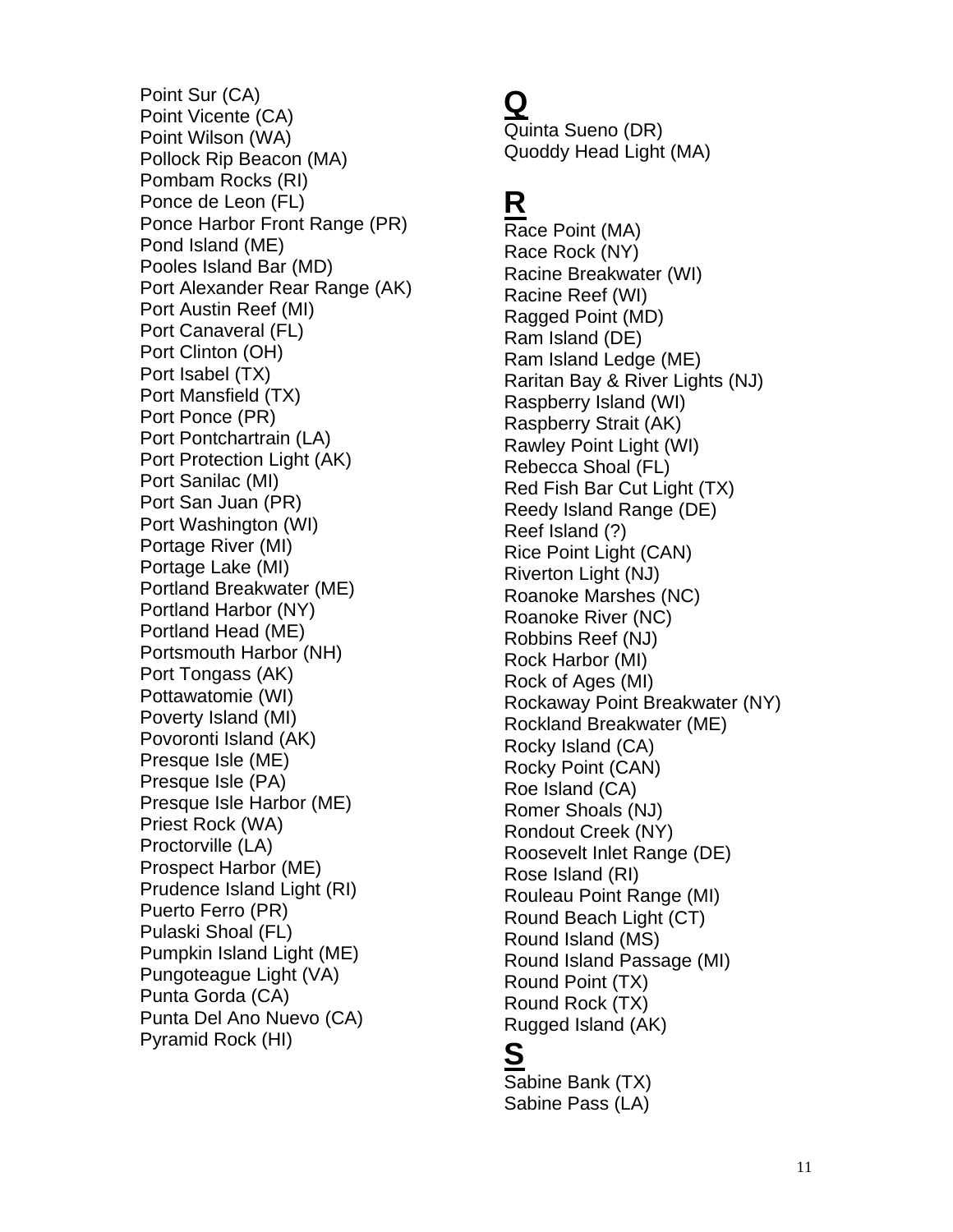Sabine Pass East Jetty (TX) Sabine Pass Jetty Range (TX) Sabine Point (RI) Saginaw River Rear Range (MI) Saddleback Ledge (ME) St. Andrews Bay (FL) St. Augustine (FL) St. Clair River (MI) St. Croix River (ME) St. Georges Reef (CA) St. Helena Island (MI) St. John's (FL) St. Joseph's Island (MS) St. Joseph Pierhead (MI) St. Joseph Point (FL) St. Lawrence (CAN/NY) St. Louis (MN) St. Marks (FL) St. Martin Island (MI) St. Mary's River Lower Range (MI) St. Simons (GA) Sakonnet (RI) Salem River Range Front (NJ) Saluria (TX) Saltery Cove (?) San Diego Bay (CA) San Luis Obispo (CA) Sand Hills (MI) Sand Island (AL) Sand Island (WI) Sand Key (FL) Sand Point (MI) Sandusky Bay (OH) Sandy Hook (NJ) Sandy Point Shoal (MD) Sandy Neck (MA) Sanibel Island (FL) Sankaty Head Light (MA) Santa Barbara (CA) Santa Barbara Breakwater (CA) Santa Cruz (CA) Santa Monica (CA) Sapelo Island (GA) Saugerties (NY) Saugatuck South Pierhead (MI) Savannah (GA) Saybrook Breakwater (CT) Schooner Ledge Rear Range (PA)

Scituate (MA) Schuylkill River Jetty (PA) Schuylkill River Range (PA) Scotch Cap (AK) Sea Gate (NY) Sea Girt (NJ) Seaflower Reef Daybeacon (NY) Seal Rocks (CA) Seldovia Entrance (AK) Semiahoo (WA) Sentinel Island (AK) Seguin (ME) Seul Choix Pointe (MI) Seven Foot Knoll (MD) Shakan Strait Daybeacon (?) Shaktoolik River Entrance (AK) Sharkfin Knoll (MD) Sharps Island (MD) Sheboygan Breakwater (WI) Shell Keys (LA) Sherwood Point (WI) Shinnecock (NY) Ship Island (AK) Ship Island (MS) Ship John Shoal (NY) Ship Shoal (LA) Shoal Island Light (CAN) Signal Island (?) Sister Islands (NY) Sisters Island Light (NY) Skagway Breakwater (AK) Skin Island Light (?) Skunk Bay (WA) Slip Point (WA) Smith Island (WA) Smith Point (VA) Smith Shoal (FL) Smyrna River Range (DE) Sodus Point (NY) Solomons Lump (MD) Sombrero Key (FL) Somers Cove (MD) South Bass Island (OH) South Brother Island Channel Range (NY) South Buffalo (NY) South Cove Entrance Range (?) South Craig Point Daybeacon (AK)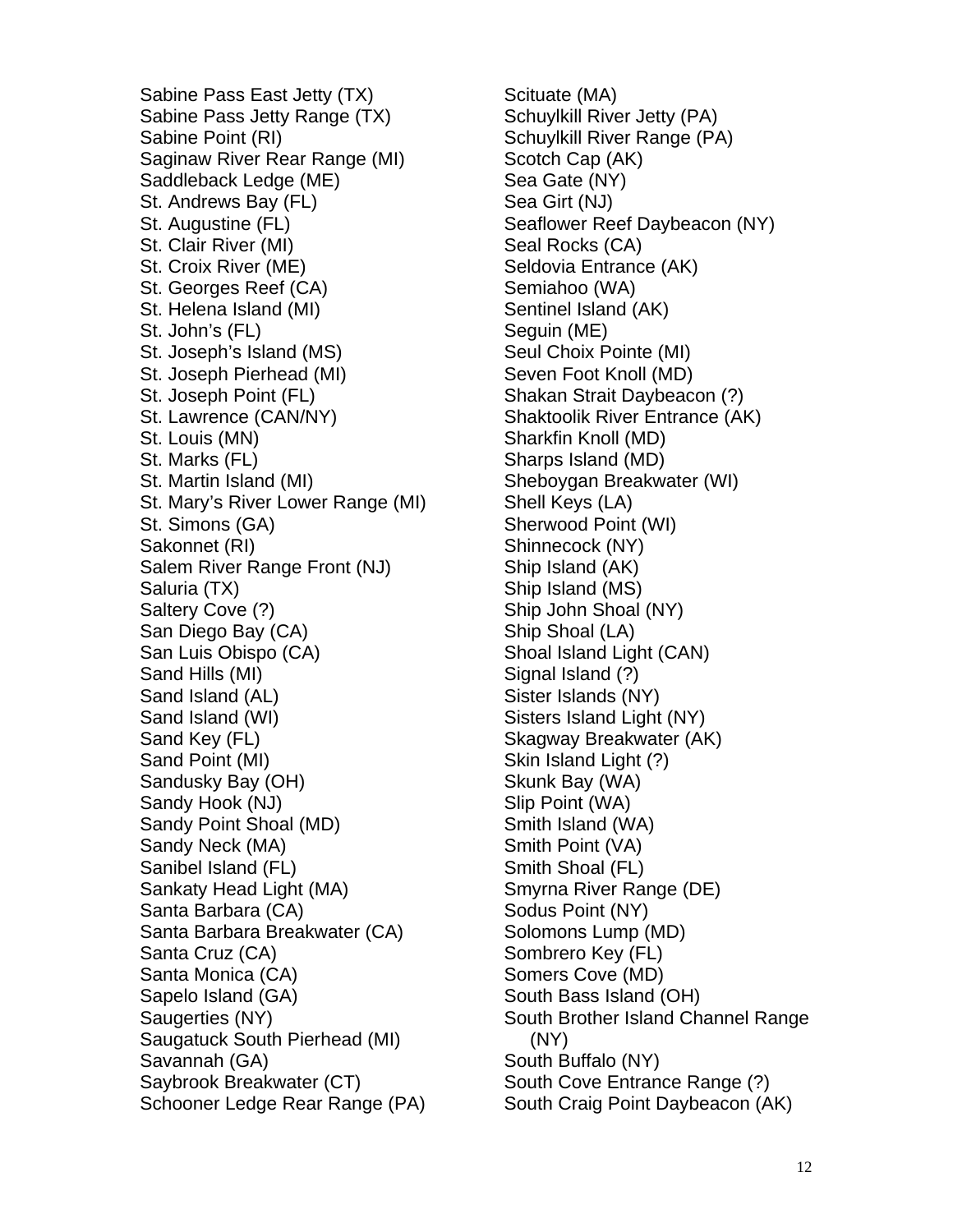South Fox Island (MI) South Haven Pier Light (MI) South Head (CAN) South Kaigani Harbor (AK) South Manitou (MI) South Pass (LA) South Pass East Jetty (LA) South Point (CA) South Point Light (HI) South Point Royal Shoal (NC) South Reef (LA) Southampton Shoals (CA) Southwest Cape (FL) Southwest Cape (VI) Southwest Ledge (CT) Southwest Pass (LA) Southwest Pass Light (LA) Spanish Island Light (WA) Sparrows Point Light (MD) Spasskaia Island (AK) Spectacle Island Range (MA) Spectacle Reef (MI) Split Rock (MN) Spring Point Ledge (ME) Sqaw Island (MI) Squirrel Point (ME) Stage Harbor (MA) Stamford Harbor (CT) Stannard Rock (MI) Star Point Light (?) Staten Island (NY) Statue of Liberty (NY) Steamer Point Light (AK) Stepping Stones (NY) Stingray Point (VA) Stonington Harbor (CT) Stony Point (NY – Hudson) Stony Point (NY – Lake Ontario) Stowl Point Light ( Straitsmouth (MA) Stratford Point (CT) Stratford Shoal (NY) Strawberry Island Upper Cut Range (NY) Sturgeon Bay Canal & Pierhead **Lights**  (WI) Sturgeon Point (MI)

Stuyvesant (NY) Sukoi Islet (AK) Sullivans Island (SC) Sunken Meadows (NY) Sunken Rock (NY) Superior Entry South Breakwater (WI) Swallow Head Light (?) Swanson Harbor Light (AK) Swash (TX) Swash Channel Range Front (NY) Sweeper Cove Jetty Light (AK) Sweets Point Light (OH)

## **T**

Table Bluff (CA) Table Island Light (Myanmar) Tail Point (WI) Tangier Sound (VA) Tarpaulin Cove (MA) Tarrytown (NY) Tawas Point (MI) Tchefuncte River (LA) Tee Harbor Light (MA) Ten Pound Island (MA) Tenants Harbor (ME) Tennessee Reef (FL) Thacher's Island Twin Lights (MA) Thimble Shoals (VA) Thirty Mile Point (NY) Thomas Basin (AK) Thomas Point Shoals (MD) Three Hill Light (?) Throgs Neck (NY) Thunder Bay Island (MI) Tibbetts Point (NY) Tiger Shoal (FL) Tilgham Island (MD) Tillamook Rock (OR) Timbalier (CA) Tinicum Island Range (NJ) Tolchester Beach (MD) Toledo Harbor (OH) Tongass Reef (AK) Tree Point (AK) Trinidad Head (CA) Trinity Shoal (LA)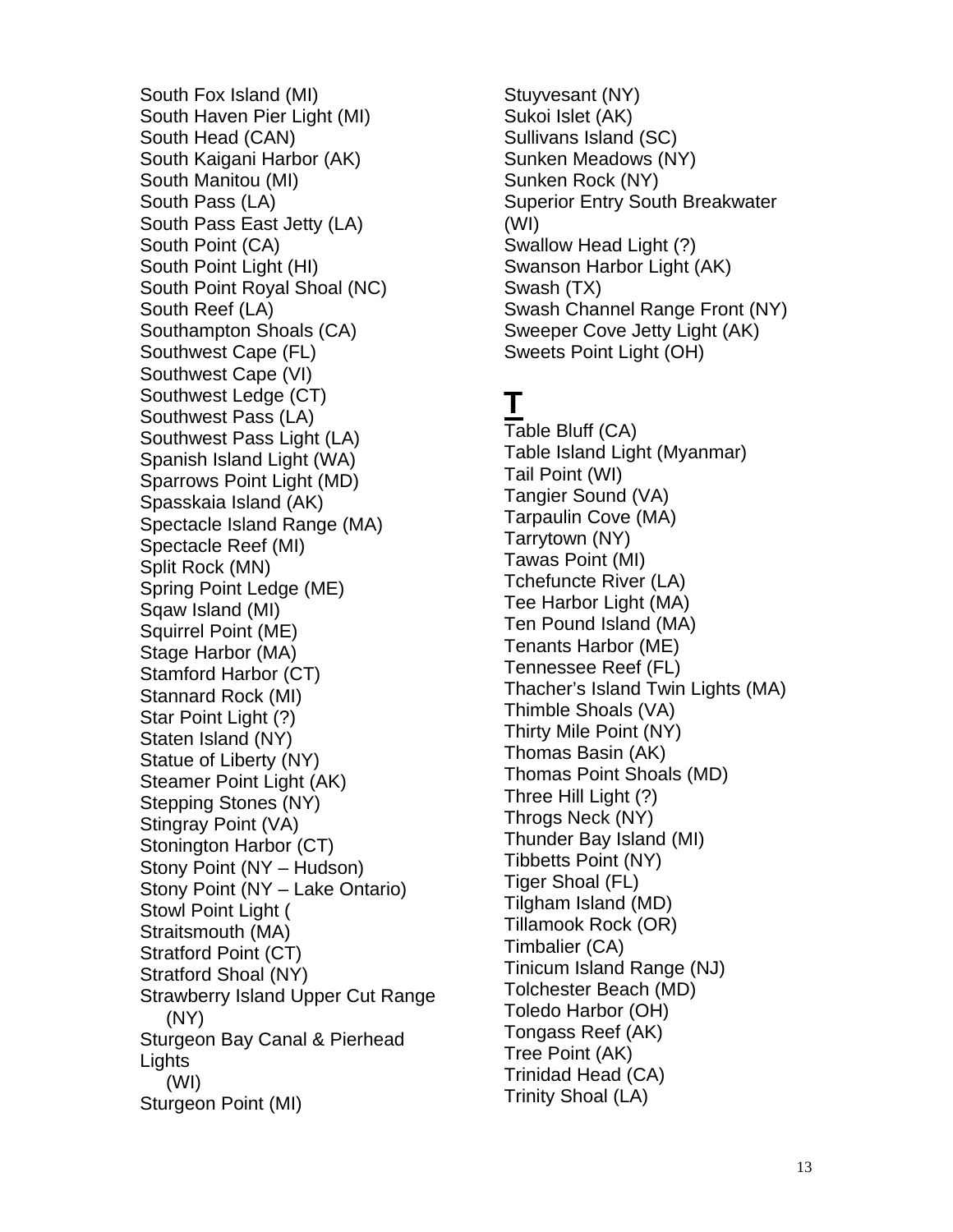Tue Marshes (VA) Turkey Point (NY) Turkey Point Light (MD) Turn Point (WA) Turnabout Island (AK) Turning Island Light (CAN) Turning Point Beacon (FL) Turtle Island (OH) Twin Lights/Three Sisters (MA) Two Bush Island (ME) Two Harbors (MN) Two Rivers (WI) Two Tree Island Light (UK) Tybee (GA)

## **U**

Umpqua River (OR) Unalakleet (AK) Upper Cedar Point (MD)

## **V**

Valdez Harbor Entrance South Light (AK) Vanderbilt Reef (AK) Vank Island Light (AK) Venus Point (GA) Vermillion (OH) Vermillion Bay (LA) Vichnefski Rock Light (AK) Vidal Shoals Light (MI) View Cove Harbor Light (?) Village Island Light (CAN) Village Point Daybeacon (?) Volusia Bar (FL)

#### **W**

Wachapreague Light (VA) Wade Point (NC) Waiakea (HI) Warwick (RI) Watch Hill (RI) Watervliet (NY) Watts Island (VA) Waukeegan (IL) West Bank (NY) West Chop (MA)

West Point (WA) West Point (NY) West Rigolets (LA) West Quoddy Head (ME) West Sister Island (OH) Weymouth Fore River (MA) Whale Island Light (NZ?) Whale Rock (RI) Whaleback (NH) White Cliff Island (?) White River (MI) White Rocks (VA) White Shoal (VA) White Shoals (MI) Whitefish Point (MI) Whitehall Narrows (NY) Whitehead Island (ME) Whitestone Point (NY) Whitlock Mills (ME) Wickford Harbor (RI) Willamette River (OR) Willapa Bay (WA) Wind Point (WI) Windham Bay Narrows (AK) Windmill Point (MI) Windmill Point (VA) Windmill Point (VT) Windward Point (Cuba) Wings Neck (MA) Winter Harbor (ME) Winthrop (MA) Wolf Trap (VA) Womans Bay Entrance Light (AK) Wood End (MA) Wood Island (ME) Woronkofshi Point Daybeacon (?) Wrangell Breakwater Light (AK) Wrangell Narrows Light (AK) Wyandotte (MI) Wychmere Harbor Jetty Light (MA)

## **Y**

Yaquina Bay (OR) Yaquina Head (OR) Yellow Point Light (AK) Yerba Buena (CA) York River (VA)